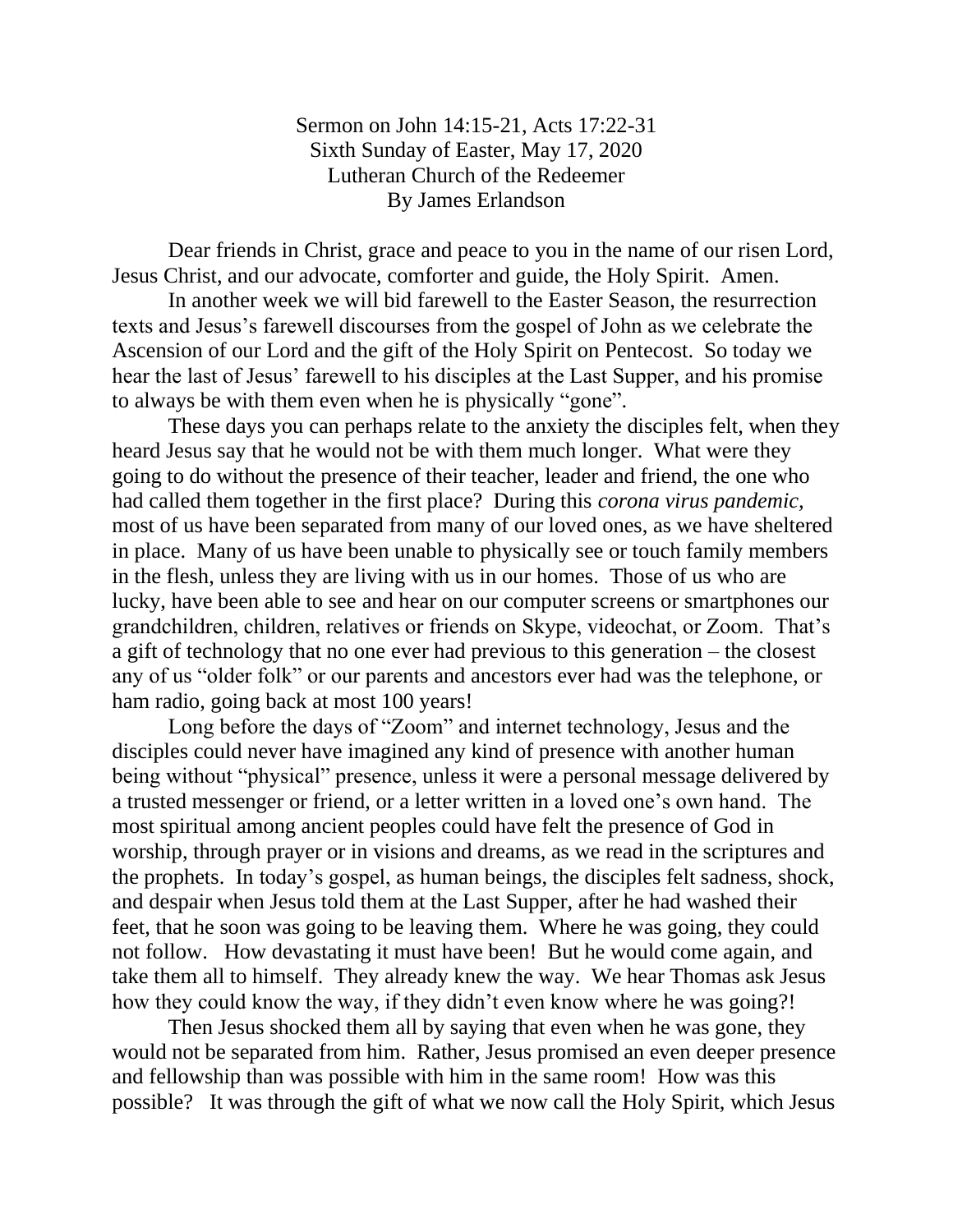called a *paraclete* (the word in Greek). Literally, this means someone "walking with" or alongside you, perhaps like the disciples walking along the road to Emmaus on Easter evening, being joined by Jesus on the road to join their conversation and break bread with them when they reached their destination. The word *paraclete* is also translated "advocate, helper, counselor, and encourager.

Often theologians have used the term "advocate" like an attorney in a court of law, someone who "pleads our case" for mercy and forgiveness before God. Across church history we have heard how the Holy Spirit intercedes for us with God. So we even hear composer J.S. Bach write in his glorious double chorus motet to the words of Paul in Romans 8, *"Likewise, the Spirit also helps us in our weakness; for we do not know how to pray as we ought, but that very Spirit intercedes with sighs too deep for words."* This is a very Lutheran understanding.

But why should we need a "defense attorney" to plead our case before God, who "*so loved the world that he gave his only Son, so that everyone who believes in him may not perish but may have eternal life? Indeed, God did not send the Son into the world to condemn the world, but in order that the world might be saved through him."* Local Lutheran pastor David Lose, now of Mount Olivet Lutheran Church in Minneapolis, asks "what if" it's the other way around? What if the Spirit intercedes with *us* on God's behalf, to remind *you and me (and the whole world)* of God's love for us, of our identity as children of God – every one of us – and that God is indeed present with you and me in our world TODAY, in all of our challenges?! That's perhaps a radical new understanding of this text, and the work of the Spirit, but it is consistent with our Lutheran Christian theology of God's grace, love and mercy for us, and very much in character with the teachings and the work of our Lord Jesus, whose compassion knows no bounds! By simply changing the direction, the "object" of the Spirit's intercessions – toward us rather than God – we have new insight. Because we often need to be "convinced" that we are "deserving" of God's mercy, forgiveness and love, and God needs no convincing to be merciful! As we also heard in John, chapter 10, Jesus is our Good Shepherd and we are the sheep who hear and recognize the voice of our shepherd. But sometimes  $-$  often, really  $-$  we sheep need to be convinced to listen for our shepherd's voice, even when he laid down his life for us all! That sounds even more comforting and encouraging than the Spirit speaking for us before God – because what kind of God requires convincing and a spirited defense in order to forgive her children, or shepherd to protect their own flock? It seems more in character for God to be reaching out to us in order to bring us wayward sheep back into the fold of God's loving arms, and Jesus' warm embrace.

So the Spirit advocates for us – speaking *for* us on our behalf and *to* us for our own good - as Jesus' way of walking with us, helping us, accompanying us in our walk through life, with all its many challenges, dangers, offering promise and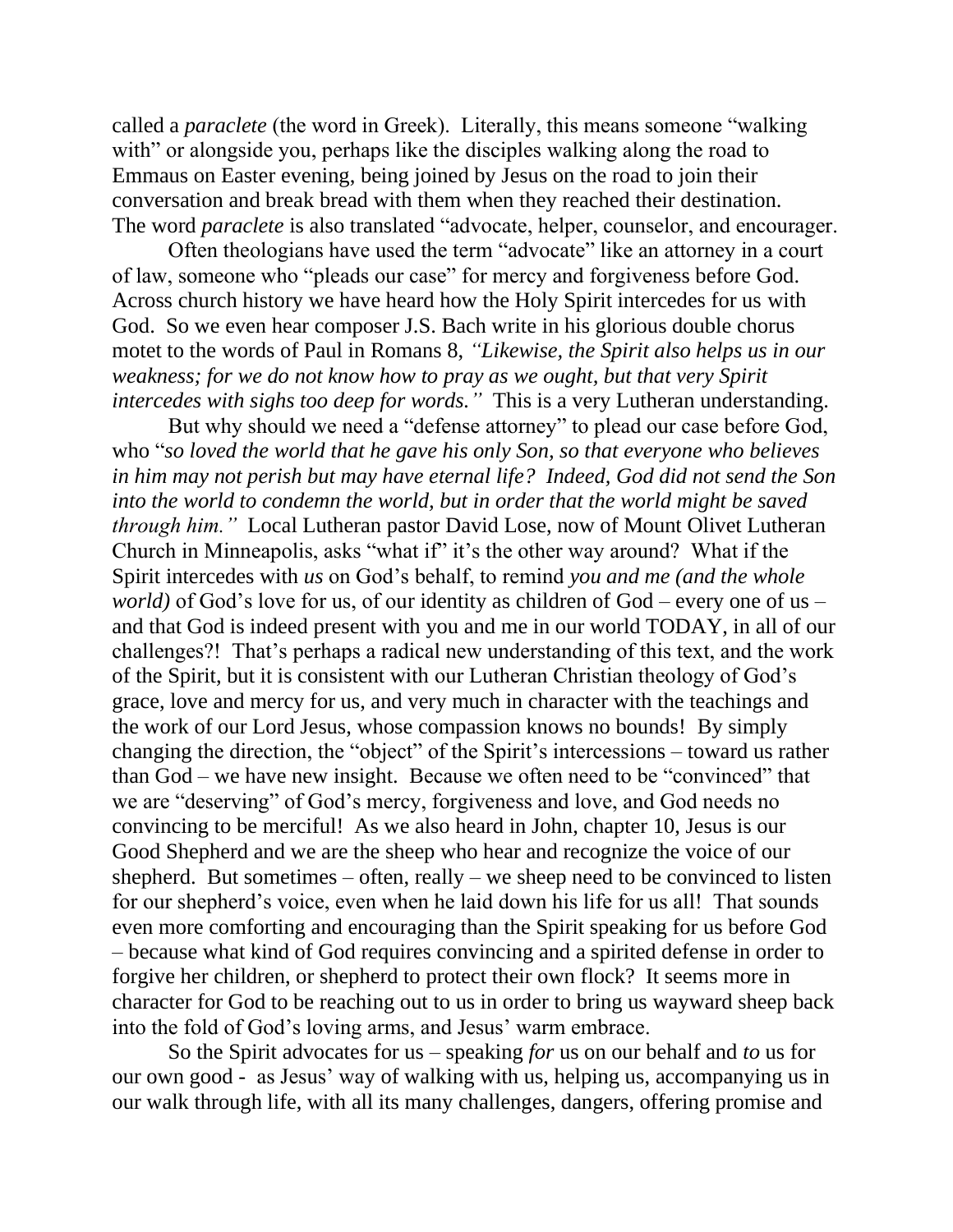possibilities as well as protection. Hearing the apostle Paul's words in this way allows us to hear that the Spirit also helps us to trust in God's promise of forgiveness, that you and I and all human beings are worthy of God's attention and love – not just a few "holy and faithful" ones, for the "spiritual" as well as the "religious" children among us – for the non-spiritual and non-religious too!

During this pandemic when many of us are separated or isolated from each other, the Spirit can help us realize that we really are not alone, that Christ is indeed present, as he promised he would be. When we feel estranged from others who don't agree with us nor see our dilemma the same as we do, the Spirit can help us see how others may be frightened, and that it is perhaps "fear" of the unknown rather than simply "evil" or "sin" that makes some react with disbelief, mockery, anger or violence. The Spirit can help you and me understand that we can be present together in ways other than physical presence, through prayer and compassion for others, even more than mere modern technology or communications. There is a spiritual connection we can have with each other, as well as with God in prayer, because we know that we are "one in the Spirit", united in baptism, by faith, and as one human family even when we are separated.

So, if Christ is with us even when he is ascended, through the gift of the Spirit which accompanies us in life, we too can learn to walk with one another by faith as well. Could it be that we share in this gift of the Spirit also? If the Spirit is our advocate, we can be advocates for others as well, in the challenges they face in their lives. Through faith you and I can reach out to others in new ways we had never before imagined, both in the complex ways of technology and cyberspace that some of us need to stretch ourselves to learn, and in simple ways of praying for each other and reaching out with a simple telephone call or letter. Remember letters? I think people still write those, and the post office still delivers them, and who doesn't relish getting a letter written by the hand of someone we care about? I even love reading my mother's old recipe cards, because she wrote them in her beautiful handwriting, and so I feel her presence just by reading a recipe that she carefully wrote down! And then I can taste and smell her presence when I cook and eat a dish I remember her making – it brings back memories of home and I can almost hear her voice. Couldn't that be a way in which you and I are connected with Jesus' presence, as we hear his voice of compassion and love in the gospel?

So how do you see God's presence in your life today? Write it in the chat bar! When do you hear the voice of Jesus, calling to you during this pandemic? What is Jesus calling you to do for those whom you love, for your neighbor? How is the Spirit active in your life, and where is she leading you this coming week? It could be as simple as calling another person who is living alone, separated from the rest of the world. It could be delivering a meal to someone who is running short on food, or donating a check to your local foodshelf. Maybe it's even